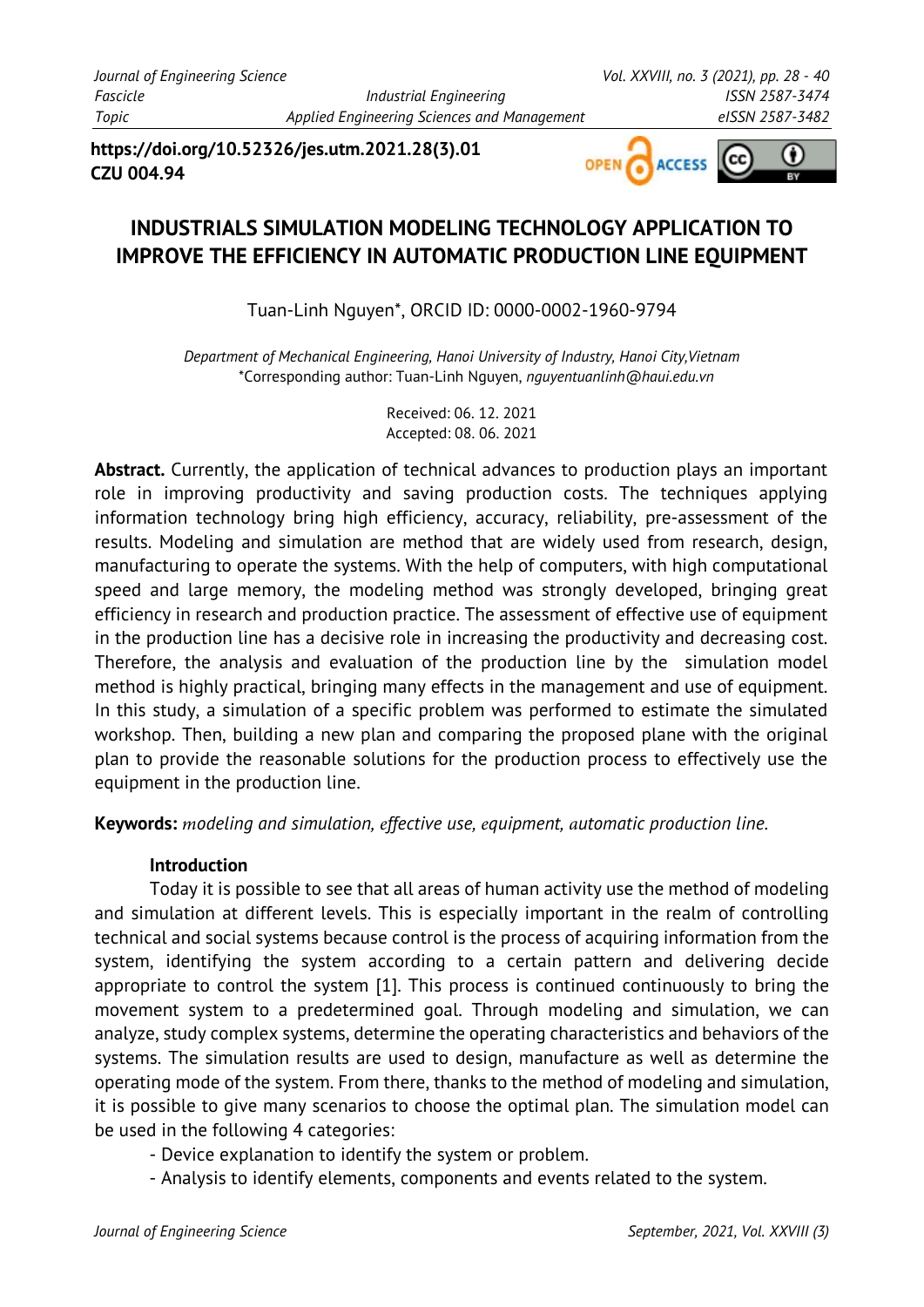- Inspect the general design and evaluate proposed solutions.
- Predict and assist in future development planning.

Nowadays, besides the aforementioned method, the simulation method is strongly developed and widely applied. Models that are built on a simulation method are called simulation models or numerical models. Simulation method allows to bring into the model many factors close to reality. Simultaneously, the model is solved on computers with fast calculation speed and large capacity, so the results obtained are highly accurate [2]. Therefore, the simulation method has created conditions to solve complex problems such as modeling problems with large, random, and nonlinear systems with time-varying parameters [3]. The simulation method is especially effective when it is necessary to model large systems whose basic feature is a hierarchical structure, a subsystem structure, between subsystems and the control center exchange information with each other. Simulation method is also effective when modeling systems with random elements, inadequate information, information will be added during simulation, during the information exchange between people controls with objects [4, 5]. Simulation method is applied to model in many fields such as engineering, economics, society, biology, especially large, complex systems, etc. with many random affecting factors [6]. In addition, the application of artificial intelligence and neural networks is a development direction for technology solutions [7].

In the system design stage, modeling helps the designer to select the structure and parameters of the system to synthesize the system. At the fabrication stage, modeling helps to choose materials and fabrication technology. At the system operation stage, modeling helps the operator solve the optimization problems, predict system states.

Especially in the case of combining the expert system with modeling method, it can solve many control problems, save time as well as material and financial costs.

#### *Material and Methods*

The production system includes many functional subsystems such as supplying materials, energy, processing, and processing; assembling and completing products; consumption distribution. The production process control is the control center. The input of the system is the customer's order, the output of the system is the final product.

From the figure 1, we see that in a control system, there are many elements commonly called entities, each with its properties. A process that causes a change in the system is called an activity. An action that changes the system's state is called an event. The set of variables that reflect the state of the system at a time is called state variables.



**Figure 1.** Production process control system.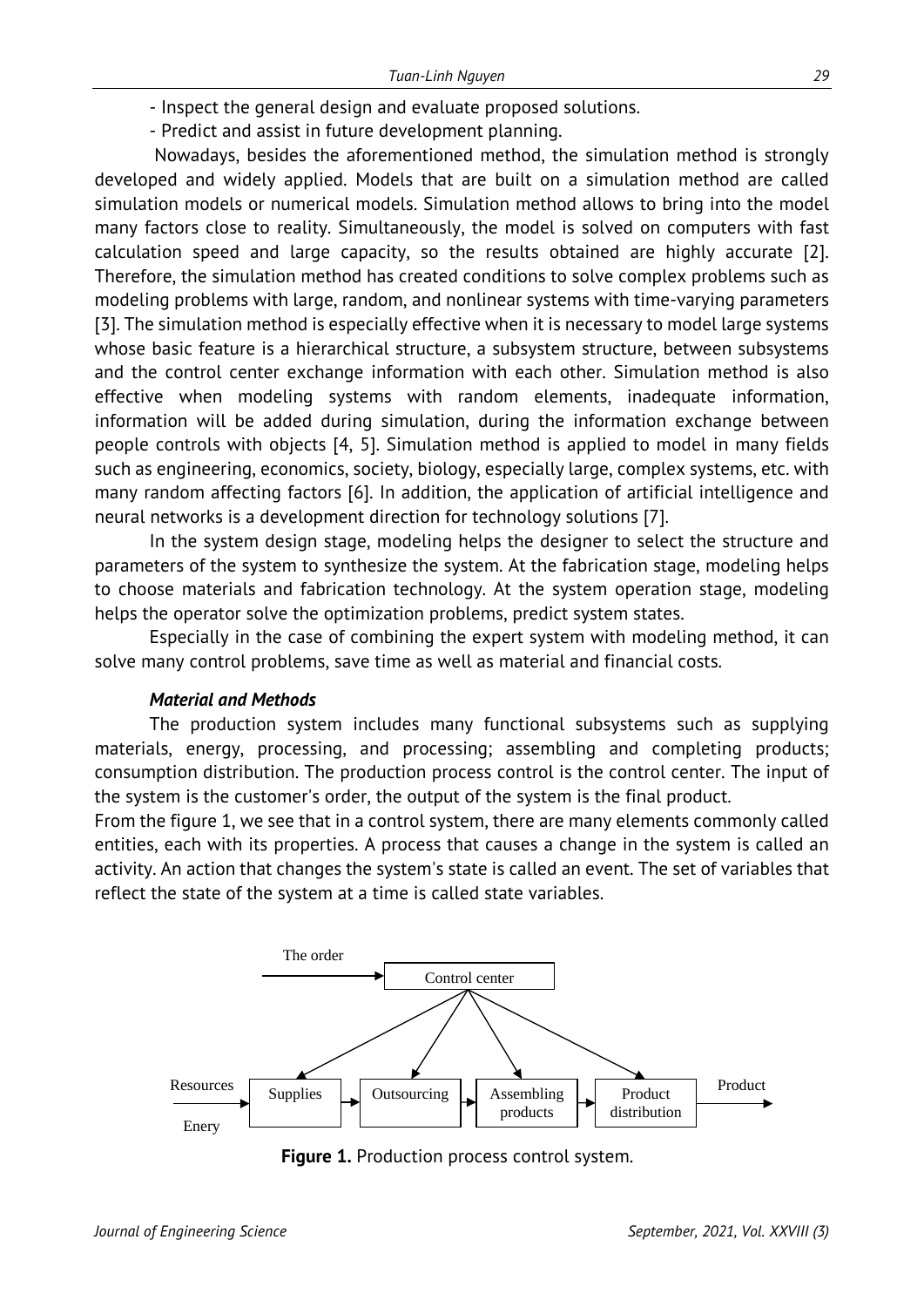There are two methods of studying the system: research on the real system and research on its substitution model. It is clear that research on the real systems gives honest and objective results. However, in many cases conducting research on real systems faces many difficulties, so the best and most convenient method is to study on its model. That is why the modeling method is focused on research and development and this method plays an important role in the development of science and technology [8].

The modeling process is carried out as follows. Call the simulated system S. The first step is to model the system S with its internal relationships. For convenience in modeling, we often divide the S system into several subsystems according to certain criteria  $S = S_1, S_2,$  $...S_i...$ ,  $S_n$ . Next, mathematically describe the subsystems and their relationships. Usually there is a relationship of energy exchange and information exchange between subsystems. The second step is to model the surrounding environment E, where the system S works, with the interactive relationships between S and E. Once the model of S and E is available, conducting the above experiments model, i.e., for S and E to work in a certain condition. The result is a set of system parameters, often referred to as the determination of a system work point. These experiments were repeated many times and the simulation results were evaluated by statistical probability. The simulation results are more accurate if the number of experiments, also known as simulation steps, is larger. In theory the simulation step are finite but must be large enough and depends on the requirement of accuracy.



**Figure 2.** The process of research by simulation method.

When conducting simulation studies, it is often performed the following steps: *Step 1:* Develop simulation goals and research plans

The first is to clearly define the simulation research objective. That goal is represented by evaluation criteria, by a system of questions that need to be answered.

*Step 2:* Collect data and define the principal model M

Depending on the simulation goal, we collect the information and corresponding data of S system and E environment. On that basis, we build the principal model M. The principal model that is the anti-mathematical model reflect the nature of the S-system.

*Step 3:* Validate the principal model

Validation of the model principal is to check the model's validity. A principal model must reflect the true nature of system S and E environment but at the same time must not be too complicated and cumbersome. If the principal model M fails to meet the requirements, it is necessary to collect more information and data to rebuild the model.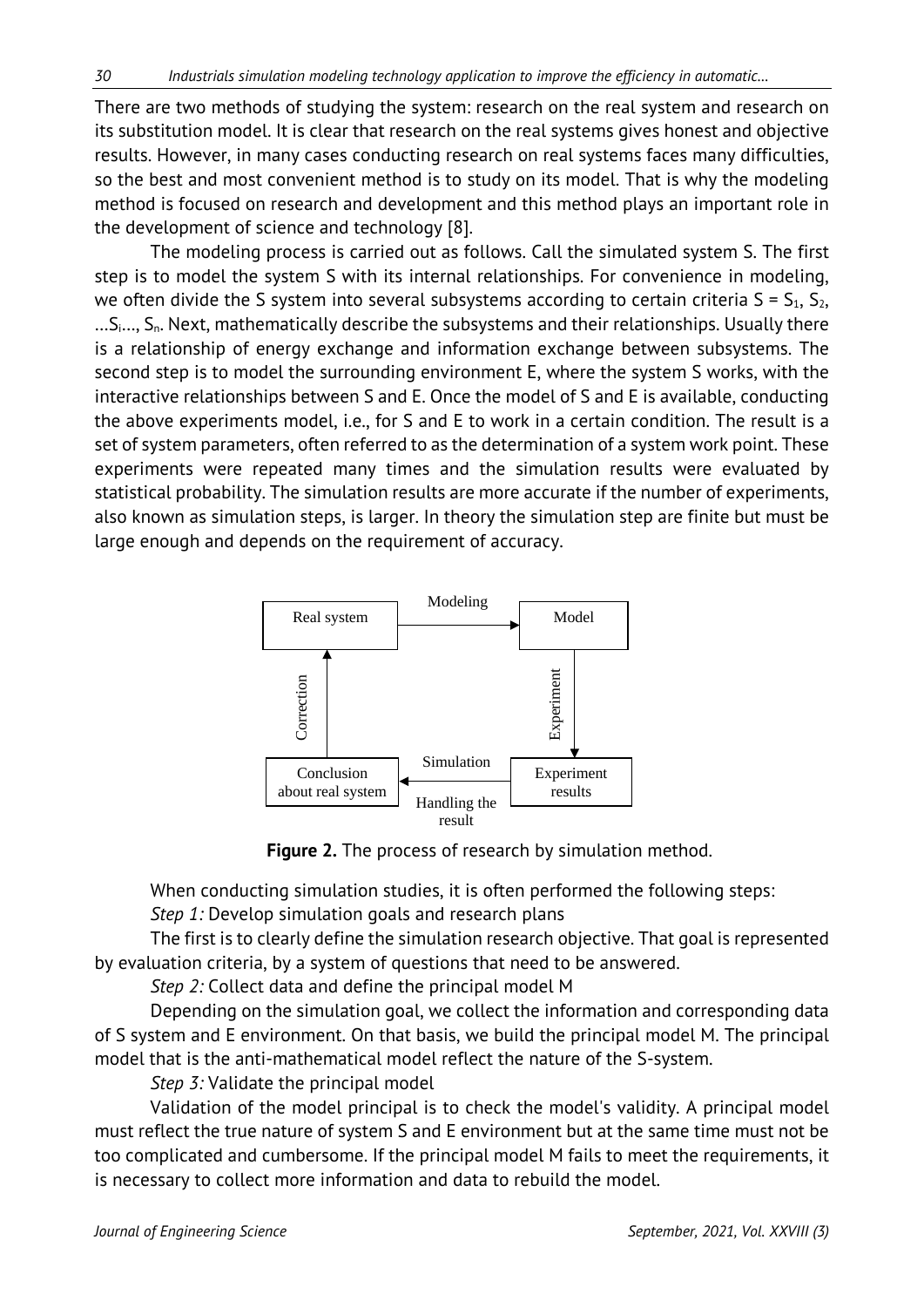### *Step 4:* Build an M simulation on the computer

Mmp simulation models are programs that run on computers also known as numerical modeling or simulation models. These programs are written in common languages such as FORTRAN, PASCAL, C ++ or specialized languages for simulation such as GPSS, SIMSSCRIPT, SLAM II, SIMPLE ++, and so on.

*Step 5:* Test run.

After installing the program, run the test to see if the simulation model correctly reflects the system S and E environment characteristics. At this stage also fixes programming errors.

*Step 6:* Verify the simulation model.

After the test run, it is possible to verify and evaluate whether the simulation model is satisfactory or not, if not, go back from step 2.

Model validation and validation are two important procedures for verifying that the built model should be usable or not. Verification is to check whether the programming is correct, the computer program can run, the input and output data is convenient and accurate or not. Validation of the model is to evaluate whether the model reflects the nature of the real system or not, whether the simulation results meet the research requirements.

*Step 7:* Planning the simulation experiment

In this step some simulation conditions must be defined. The first is to determine the first condition, the final condition, or the simulation length. Next to determine the number of tests, also known as the number of independent simulation runs. For the simulation data to be completely independent of each other, each run the simulation uses a different random seed. Finally determine the simulation time of each part or whole model. Based on the simulation results (in step 9)

calibrate the experimental plan to get results with the precision required.

*Step 8:* Simulation experiment

Run the test program according to the built plan in step 7. This is the step to perform the simulation. The results from this step are simulation output.

*Step 9:* Processing simulation results

Simulation experiments often give lots of data with statistical probability. Therefore, to get the final result with high accuracy, it is required to use statistical probability method to process the output data. These results should be presented in an explicit format conducive to storage and use.

*Step 10:* Use and store results

Use the simulation results for the intended purpose and archive them as documents that can be used over and over again.

## *Application of modeling and simulation for automatic production line Requirements of the problem*

When building an automatic production line, the problem is from the requirement of productivity, labor, and equipment to be used effectively to avoid expensive investment or not using up the equipment, machinery and labor. The following is a simulation model that simulates an automatic painting workshop, for example a simulation model of a mobile phone cover coating workshop.

The steps in the model are as follows: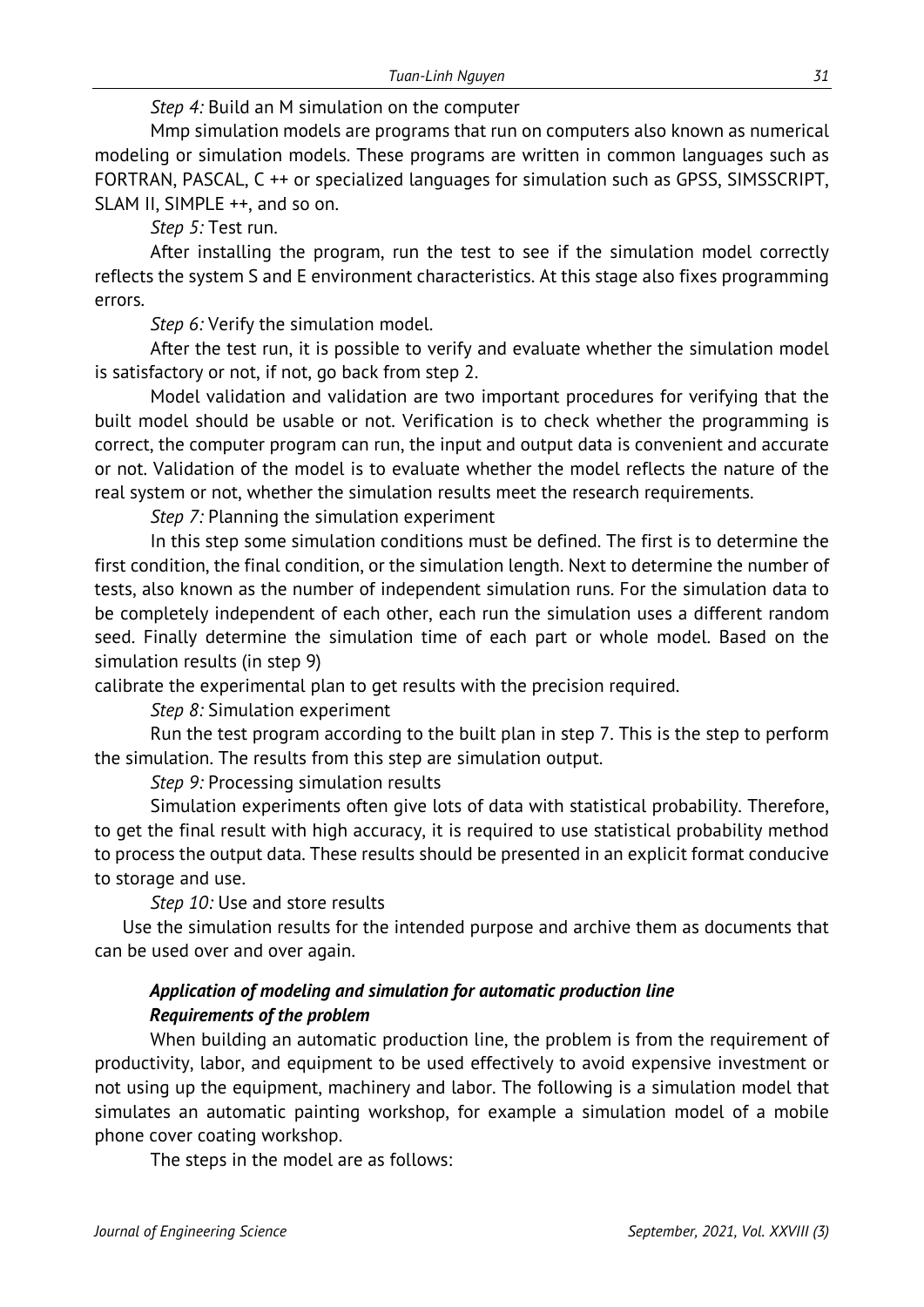1. Embryos of the foundry of the foundry have been treated with burr and check for errors and defects and are sent to the paint shop for painting and plating as required.

2. The product will be put into the coating machine under the hanging conveyor. After going through the paint machine, it will be transferred to the drier to dry the product and continue to the aluminum plating machine. Finally, the product will be checked by the worker to remove the defects, if the product has any error, it will be transferred to the drier position for re-implementation. Products are made in the workshop through the steps below.



Product errors returned 10%





**Figure 4.** Painting and plating workshop block diagrams.

Computer animation is used for the purpose of judging true or false or to depict the system developed and shown below.



**Figure 5.** Model of painting and plating workshop scene.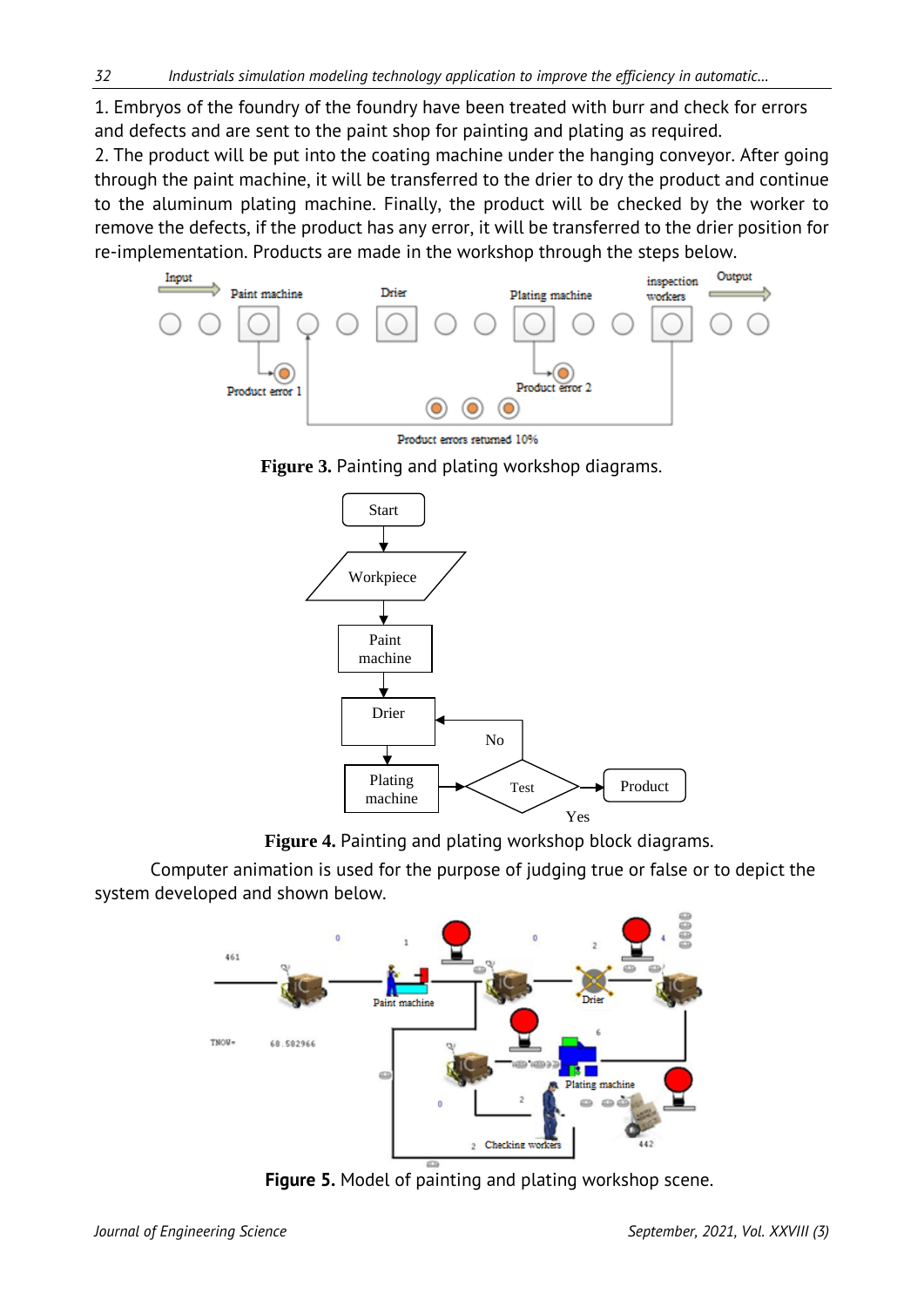The operation mode of the workshop is as follows:

1. The plastic billet is taken to the paint machine area to paint the product.

2. They are then transported to the drier for drying.

3. They are then shipped to the chrome plating machine.

4. Finally, they go to the site of the inspector to check the quality of the product surface. If guaranteed, they would be shipped to the next factory. Otherwise, they will be transported back to the drier site for drying or to an aluminum plating machine for rework.

The operation of the system will be simulated under the following assumptions:

1. The arrival times between the two products for the paint machine is exponentially functional with a value of 0.14 minutes.

2. The paint machines operate side by side and the delivery time is a uniform probability between 0.15 and 0.25 minutes.

3. The driers also operate side by side and the delivery time is a uniform probability between 0.25 and 0.35 minutes.

4. The plating machines also operate side by side with uniform distribution time between 0.4 and 1 minute.

5. The inspection workers also work side by side at the test stations. The distribution time as uniform probability is between 0.2 and 0.3 minutes. On average about 90% meet the requirements and move on to the next workshop. The remaining 10% of defective products will be sent back to the drier for rework and returned every 10 minutes.

6. Defective products after painting and plating operations are automatically classified. The classification time is 1 minute.

### *Production line modeling*





In which: 1. Input (ENTRANCE): Functions: Simulates incoming objects. Properties: T0: Time between next visits; T1: Time of the first arrival of the object. N0: Maximum number of objects possible through the node. A: Properties of the object.

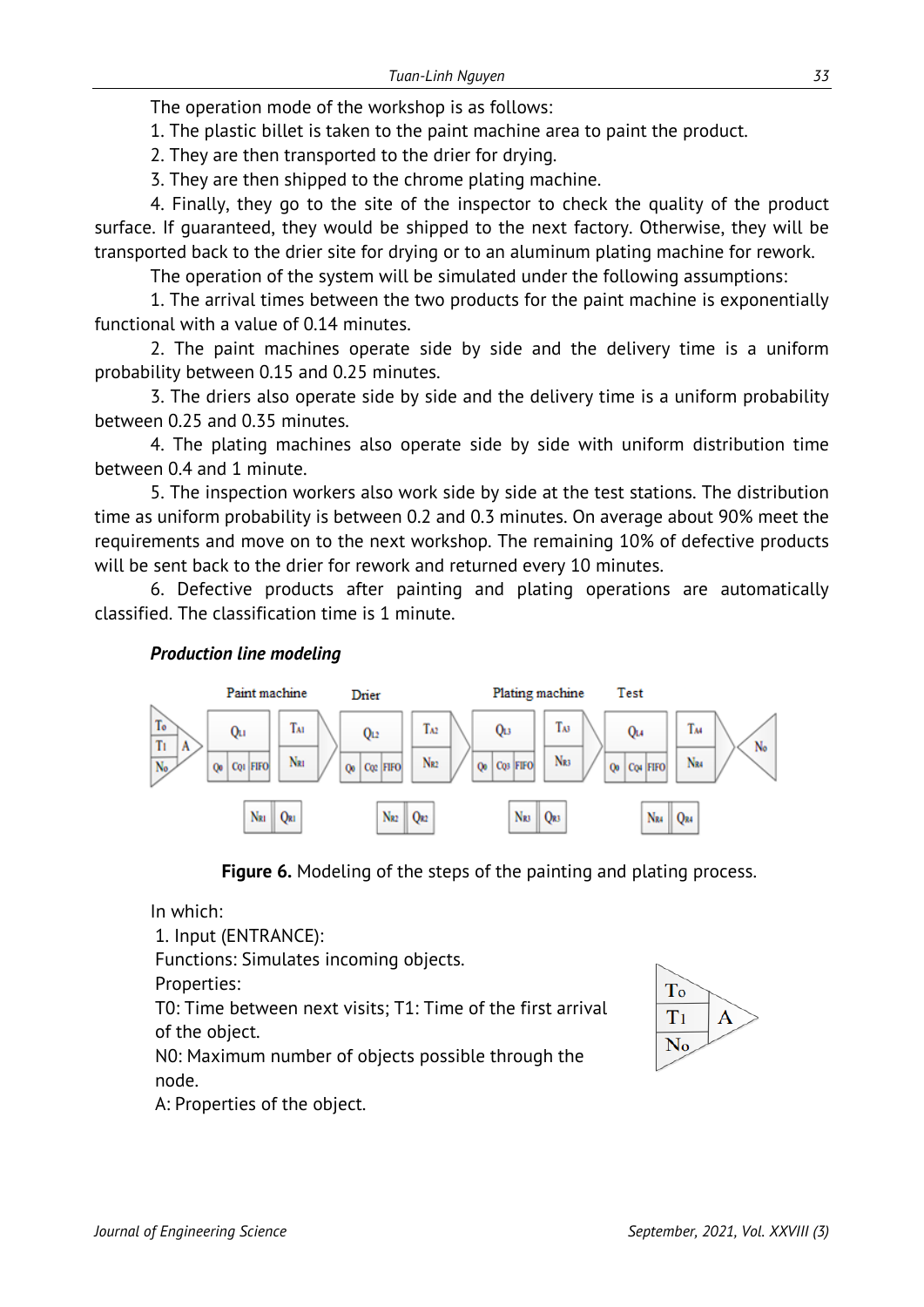





Data collection: The data collected at the present time is as below: To=EXPON(0.144); T1=0; TA1=UNFRM(0.15,0.25);TA2=UNFORM(0.25,0.35);TA3=UNFORM(0.4,1); TA4=UNFORM(0.2,0.3); CQ1=10,CQ2=15,CQ3=10,CQ4=5 OQ-FIFO

NR1 is a coating machine; NR2 is the drier; NR3 is an aluminum plating machine; NR4 is the inspection worker.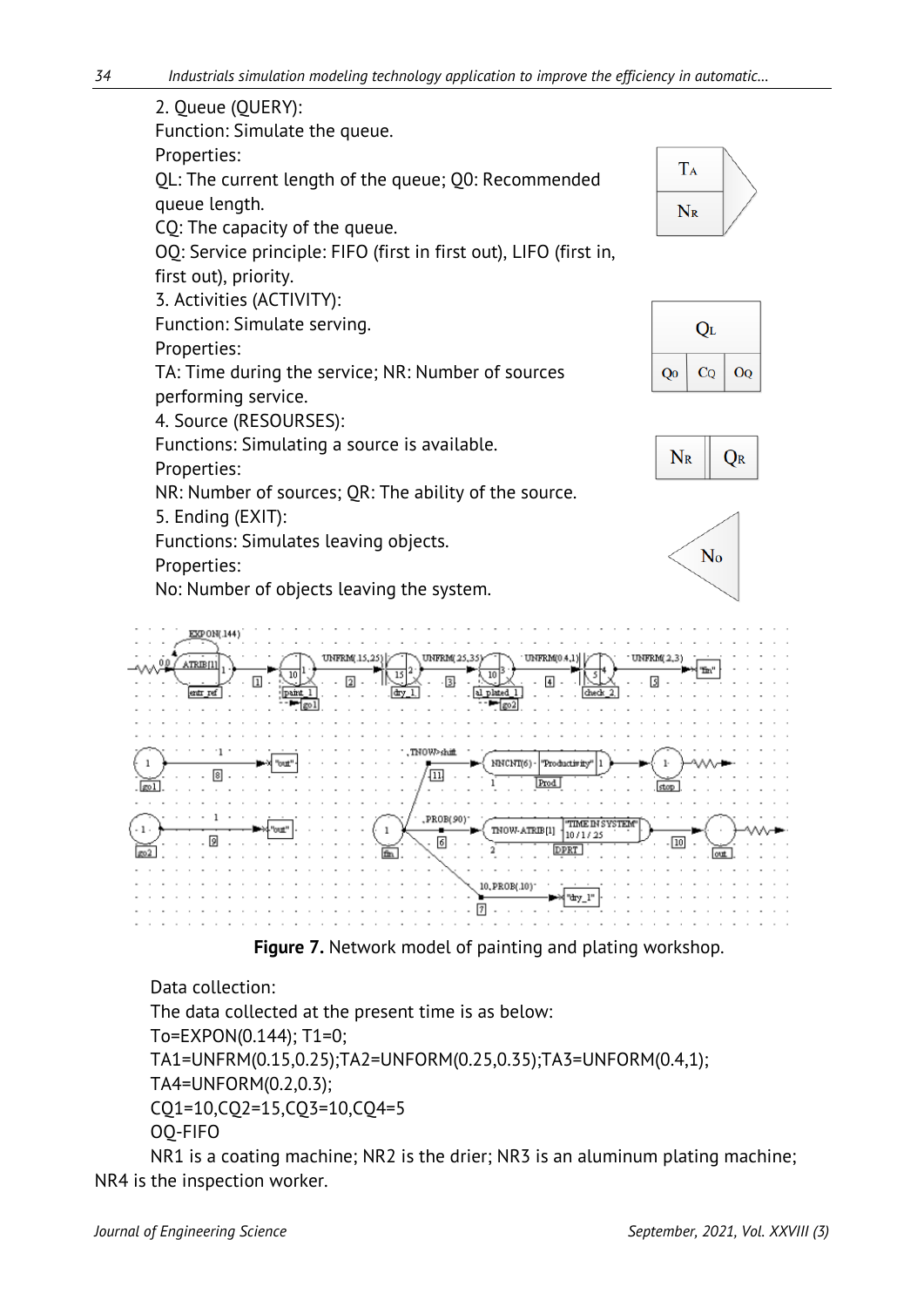QR1 is the paint machine number; QR2 is the number of dryers; QR3 is the aluminum number; QR4 is the number of workers checked.

The value of QR1; QR2; QR3; QR4 will depend on the scenarios.

Calculate the number of runs required

In the production workshop, there are the following conditions:

- Working time for one shift:  $60 \times 8 = 480$  minutes.

- The output per shift: 3000 details

- With confidence level: 99%.

The required parameters wil be calculated by running the sample a finite number of times then based on those parameters to calculate the number of runs needed.

With 99% confidence we follow the Student standard distribution.

We use the formula:

$$
\bar{x} - t_{\nu-1,1-\alpha} \cdot \frac{s}{\sqrt{5}} \le \mu \le \bar{x} + t_{\nu-1,1-\alpha} \cdot \frac{s}{\sqrt{5}}
$$
 (1)

x: Average value

S: Standard deviation

µ: Average density

*tv*<sup>−</sup>1,1- <sup>α</sup>: Coefficient of the Student standard distribution

Number of runs: 5; Degree of freedom: 4

The value variation: 30 products are equivalent to 1% of output per shift. We use the following formula to calculate the number of runs needed

$$
\mu \leq \bar{x} + t_{\nu-1,1-\alpha} \cdot \frac{s}{\sqrt{n}} \tag{2}
$$

So

$$
n \le \left(t_{\nu-1,1-\alpha} \cdot \frac{s}{\mu-\bar{x}}\right)^2
$$
  

$$
\bar{x} = 3274.4
$$
 (3)

 $S = 54.848$ t<sub>*v*-1,1- $\alpha$ </sub> = 3.365 So N =152 times.

### *Results and discussion*

The results obtained after using the above parameters.



**Figure 8.** Average queue length.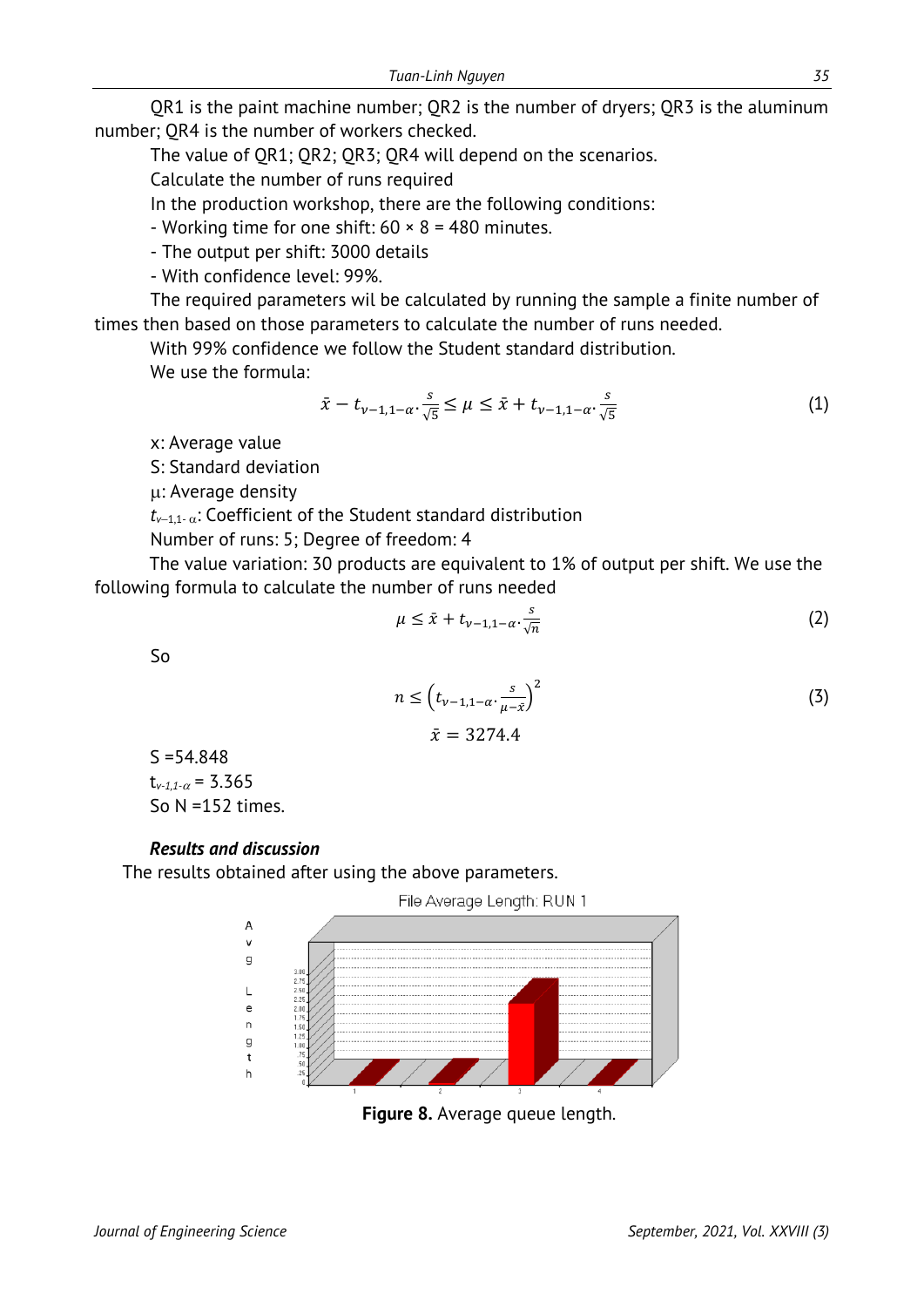

Analyze the results obtained about the system with the information in Table 1:

*Table 1*

| Paint shop system status     |                                                                                                                                                                                                                                                                                                                                                                                                                                                                                                                                                                                                                                                                                                                                                                                                                                                                                                 |  |  |  |
|------------------------------|-------------------------------------------------------------------------------------------------------------------------------------------------------------------------------------------------------------------------------------------------------------------------------------------------------------------------------------------------------------------------------------------------------------------------------------------------------------------------------------------------------------------------------------------------------------------------------------------------------------------------------------------------------------------------------------------------------------------------------------------------------------------------------------------------------------------------------------------------------------------------------------------------|--|--|--|
| <b>System</b><br>information | <b>Status</b>                                                                                                                                                                                                                                                                                                                                                                                                                                                                                                                                                                                                                                                                                                                                                                                                                                                                                   |  |  |  |
| <b>Bottlenecks</b>           | The maximum mean queue length was recorded in<br>action 3, in the plating machine area                                                                                                                                                                                                                                                                                                                                                                                                                                                                                                                                                                                                                                                                                                                                                                                                          |  |  |  |
| Waiting time in<br>line      | Small average waiting time in a queue                                                                                                                                                                                                                                                                                                                                                                                                                                                                                                                                                                                                                                                                                                                                                                                                                                                           |  |  |  |
| Power usage<br>level         | - Maximum power usage is recorded in action 4 at the<br>galvanizing machine site.<br>- In the 2nd largest source usage check area recorded in<br>the 3rd column of activity in the dryer area.<br>- In the test area for the third largest level of resource<br>usage, which is recorded in the column 5 activity in the<br>area of the inspected worker.<br>- Finally, the power usage level is recorded in activity 2<br>in the paint machine area.<br>- In the paint machine area the average value is 1.402<br>with the standard distribution value of 1.17.<br>- In the drying area, the mean value was 2.327 with a<br>standard distribution value of 1.421<br>- In the plating machine area, the average value is 5.344<br>with a standard distribution value of 1.222<br>- At the position of the inspecting worker, the mean is<br>1.911 with the standard distribution value of 1.781 |  |  |  |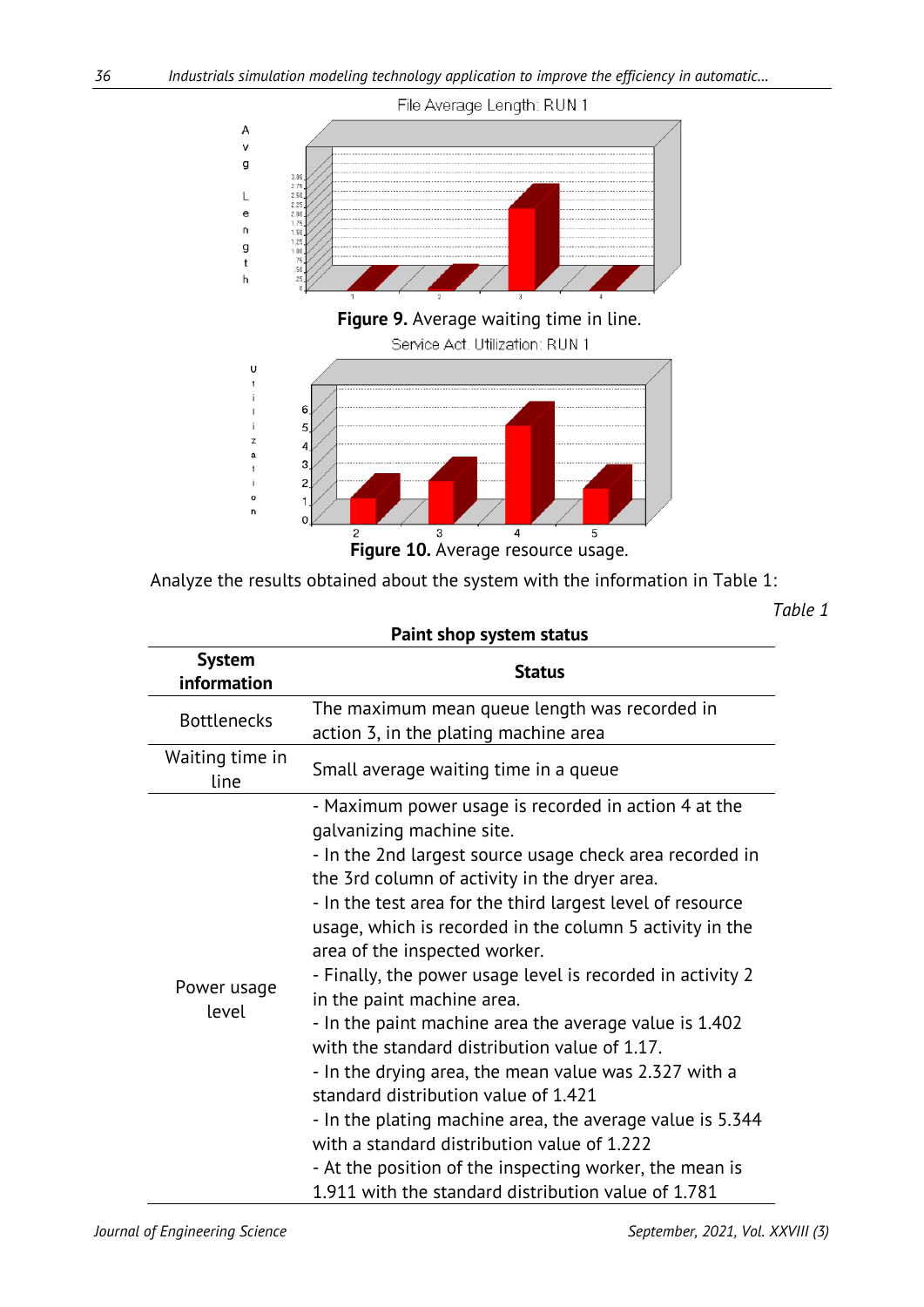A scenario designs for the production process:

From the analysis of the current state of the workshop, the scenario is studied on the use of the source as follows:

- At the coating machine, there are 6 machines, but the actual number of machines used is

$$
n_{cut} = \bar{x} + 3s = 1.402 + 3 * 1.17 = 4.912
$$
 (4)

In 99% of the cases given as the normal distribution, only 5 out of 6 machines were used to make the product. From the above results it is concluded that reducing the number of paint machines in the paint area does not decrease productivity. Scenarios for the cases are shown in Table 2.

*Table 2*

| Scenario with different number of paint machines |                 |  |  |  |
|--------------------------------------------------|-----------------|--|--|--|
|                                                  | Number of paint |  |  |  |
| <b>Scenario</b>                                  | machines        |  |  |  |
| WS2 Paint1                                       |                 |  |  |  |
| WS2 Paint2                                       | $\mathcal{L}$   |  |  |  |
| WS2 Paint3                                       | 3               |  |  |  |
| WS2 Paint4                                       | 4               |  |  |  |
| WS2 Paint5                                       |                 |  |  |  |

The system will simulate more than 152 runs to achieve ρ1% of the time interval of the yield prediction with an average 99% confidence level.

- In the inspection area, there are 8 workers, but in reality the number of workers needed is

$$
n_{cut} = \bar{x} + 3s = 1.911 + 3 * 1.781 = 7.254
$$
 (5)

In 99% of the cases given the normal distribution, only 7 out of 8 workers used it to make the product. From the above results it is concluded that reducing the number of workers in the test area does not decrease productivity.

*Table 3*

| Scenario with different number of workers |                 |                          |  |  |
|-------------------------------------------|-----------------|--------------------------|--|--|
|                                           | <b>Scenario</b> | <b>Number of workers</b> |  |  |
|                                           | WS2 CHK1        |                          |  |  |
|                                           | WS2 CHK2        | $\mathcal{P}$            |  |  |
|                                           | WS2 CHK3        | 3                        |  |  |
|                                           | WS2 CHK4        | 4                        |  |  |
|                                           | WS2 CHK5        | 5                        |  |  |
|                                           | WS2 CHK6        |                          |  |  |
|                                           | WS2 CHK7        |                          |  |  |

Improved resource use is the plating machines. All six plating machines are used as follows:

$$
n_{All-plate} = \bar{x} + z.s \tag{6}
$$

$$
z = \frac{n_{All-plate} - \bar{x}}{s} = \frac{6 - 5.344}{1.22} = 0.54\tag{7}
$$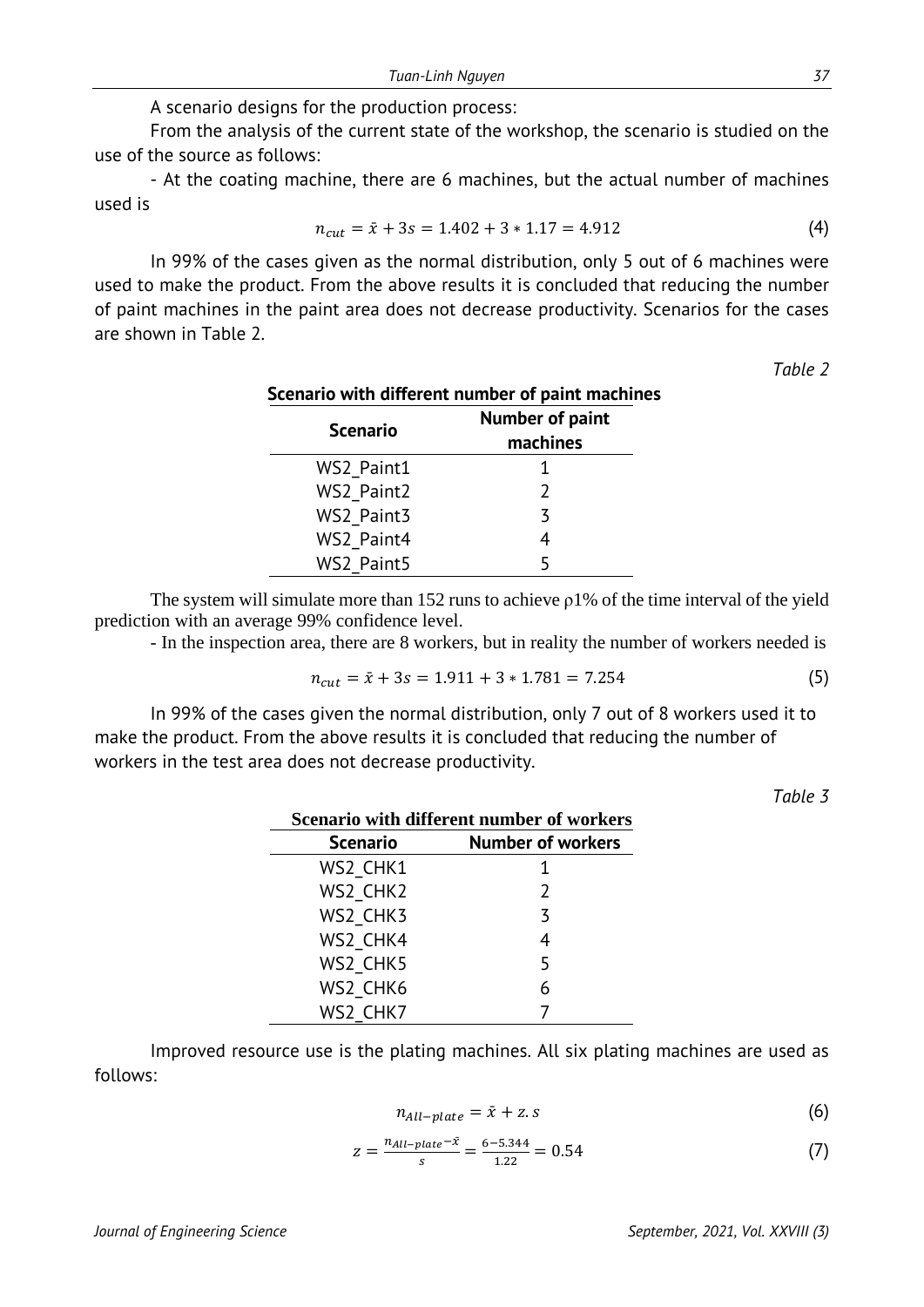Given z = 0.54 regions below the mean curve of 0.2257 leads to the conclusion that most 23% of cases are using the same 99% confidence interval. So, in the case productivity can be improved in two ways:

+ Reduce processing time: this problem cannot be done because machines and technology are limited. For these reasons this approach was not considered.

+ Replace plating machines with more productive ones: this option would require a short-term investment to purchase new machines but in the long run will contribute to the company's profits by increasing productivity.

Product processing time here is limited in productivity of test workers with product speed  $[0.2 \div 0.3]$  minutes per product. Therefore, this yield has practical value as the number of machines required to keep the yield with the time of [UNFORM, (0.15,0.35]).

*Table 4*

| Scenario with number of new plating machines |                                      |  |  |  |
|----------------------------------------------|--------------------------------------|--|--|--|
| <b>Scenario</b>                              | <b>Number of plating</b><br>machines |  |  |  |
| WS2 Al1                                      |                                      |  |  |  |
| WS2 Al2                                      |                                      |  |  |  |
| WS2 Al3                                      | ζ                                    |  |  |  |
| WS2 Al4                                      |                                      |  |  |  |
| WS2 Al5                                      |                                      |  |  |  |

The source usage in the scenarios given in the diagram is as follows:





**Figure 11.** Productivity chart with scenarios with different number of painting machines.

From the above chart, it can be seen that: A steady state of productivity is used with 3 machines. The increase in the number of machines does not increase the productivity, the small change in productivity is obtained due to the mean to shift from the random nature of the mean yield. Therefore, the production line does not reduce productivity if only 3 out of 6 machines are used in the paint machine area.

The productivity charted with different scenarios of the number of workers tested his as.

Through the above chart, it can be seen that: The steady state of productivity is received when the line has 3 inspection workers and the increase in the number of inspection workers does not increase productivity. Small variation in yield is obtained by the mean to shift from the randomness of the mean yield. Thus, the line does not reduce productivity if only 3 out of 8 workers are employed in the test area.

The chart comparing the current scenario and the new scenario has reduced the number of machines and the number of test workers.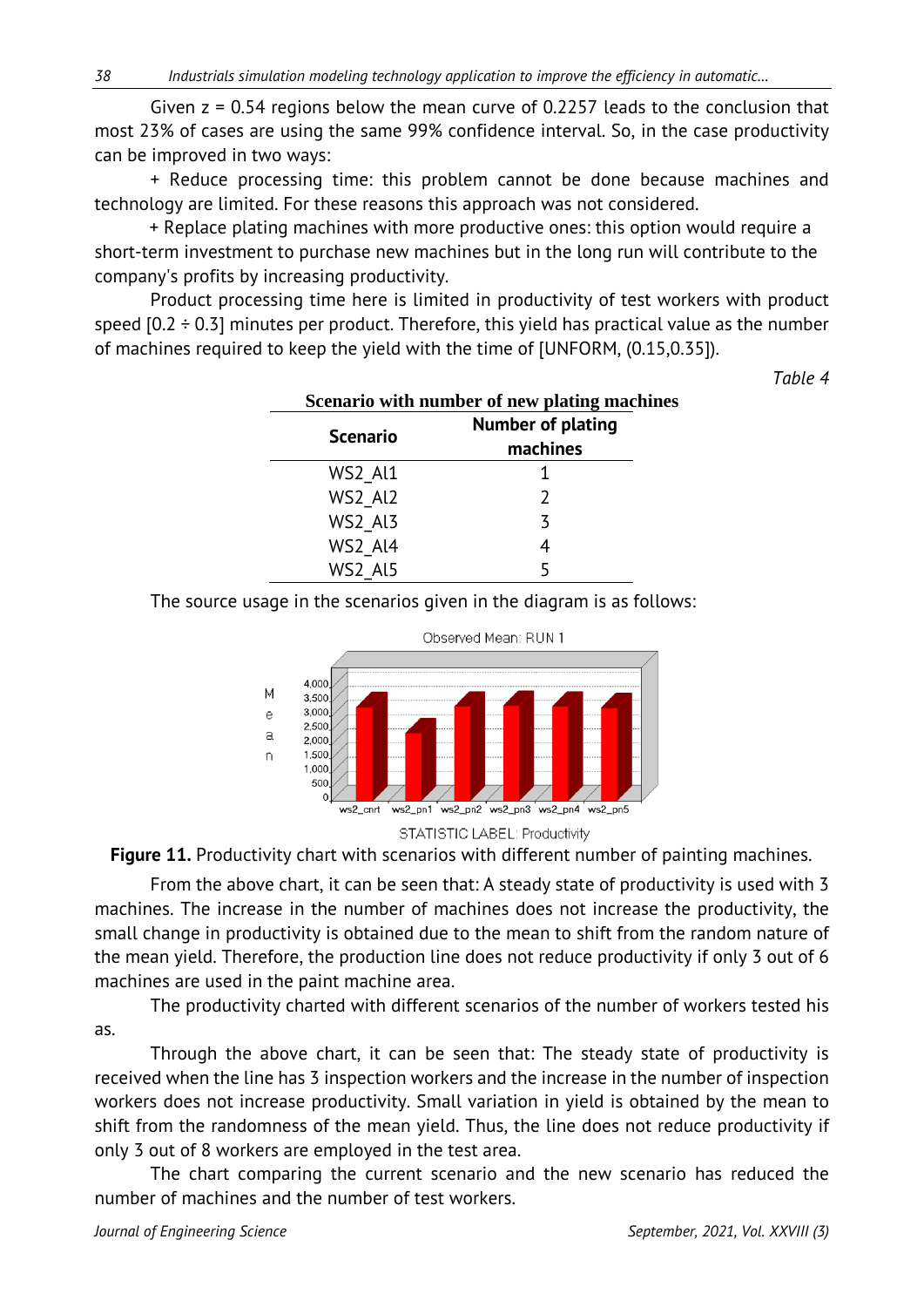

**Figure 12.** Productivity chart with different scenarios of the number of workers tested.



STATISTIC LABEL: Productivity

**Figure 13**. The chart comparing the current scenario and the new scenario has reduced the number of machines and the number of test workers.

Productivity chart with new number of plating machines for improved equipment management.



**Figure 14.** Productivity chart with new number of plating machines for improved equipment management.

The above chart shows that: The steady state of productivity is obtained when the line has 3 plating machines. Increasing the number of machines does not increase productivity, productivity is limited by the number of input part ratios of the workshop. Small variation in yield is obtained by the mean to shift from the randomness of the mean yield.

From the above results it can be seen that the productivity will be suitable when using 3 machines with product speed within the UNFORM limit [0.15,0.35]. If you want to increase productivity, the percentage of input details of the workshop must also increase.

#### **Conclusion**

Through this research, the process of modeling simulation and production analysis was carried out in a manufacturing workshop. On that basis, we have analyzed the requirements and designed an experimental model to simulate the operation of the automatic coating and plating line. The model addresses a number of requirements: